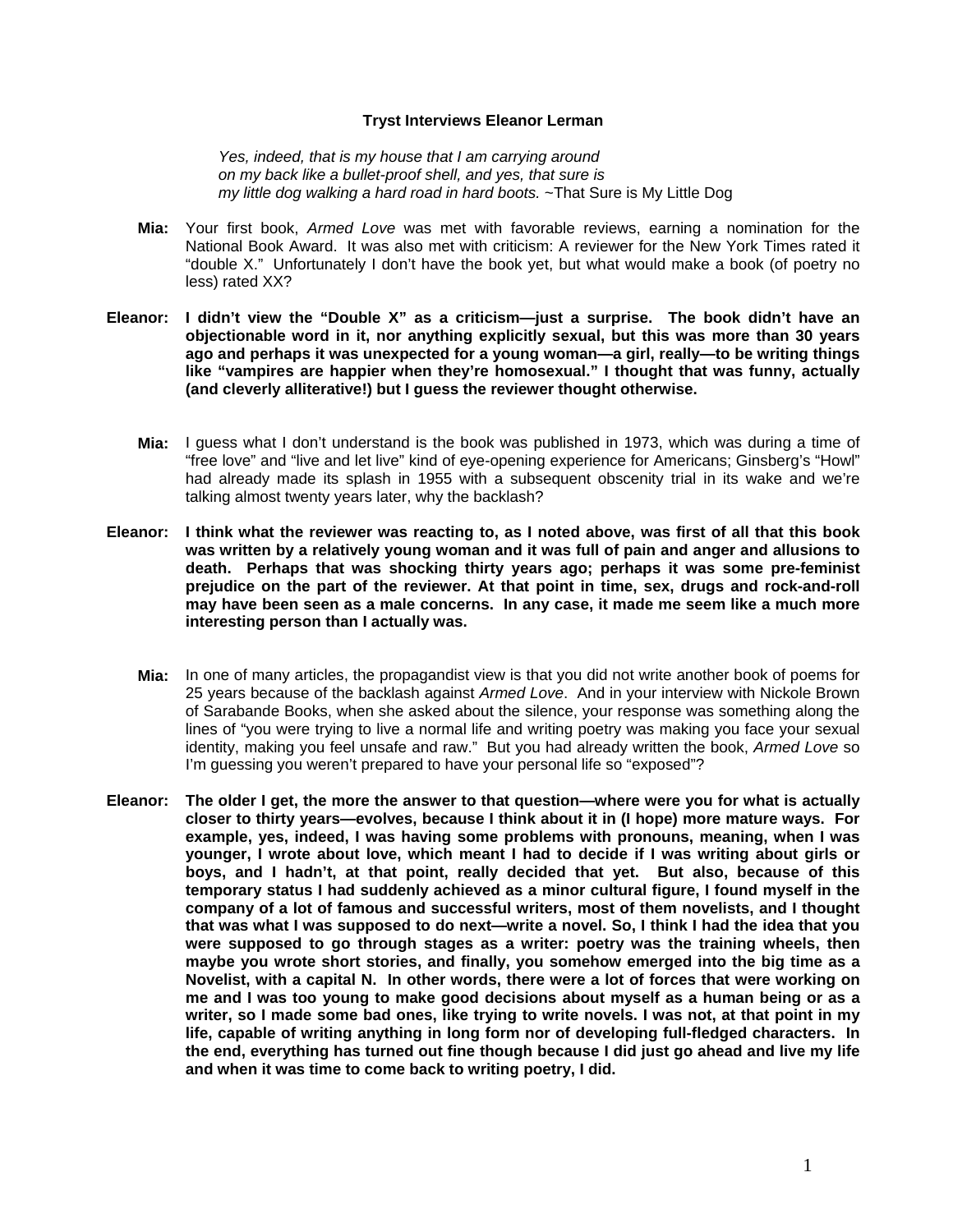**And I'm a better person now, a more settled person, and, I think, more skilled as a writer,**  so time has ended up being my friend. As were those writers I met long ago—they were all **very nice to me, very helpful. (People like Donald Barthelme and Richard Stern; I owe them great debts.) I was the one who had problems.** 

**Mia:** The character of Jack Sears in your story, "Alison's Restaurants," mysteriously disappears off the air for six, seven months, on a "self-imposed exile" from a radio show. I don't want to give the story line away, but one of the things that stood out for me was that Jack's life had become unmanageable due to a major depressive episode that he couldn't account for, and that he didn't want to be labeled "crazy" by his listeners. I know that you revealed in one interview:

I wish I could make my absence from struggling with literature into something romantic (a crippling love affair, a decades-long meditation on the cruel nature of art) but it's much more mundane: I was trying to live what I thought was a normal life, but thankfully, I wasn't equipped for that. What are the most outstanding parallels to the story with your own disappearance?

- **Eleanor: Oh gosh, what an interesting question. I hadn't seen any parallels until you brought that up. So let me first give you the rooted-in-reality answer: the Jack Sears character is based on a man named Art Bell, a famous radio personality whose program focuses on aliens and crop circles and things like that. He actually did disappear for a while and there were all kinds of rumors about why that happened; the truth was that he had some personal problems to deal with (don't we all)? But, to make a connection I hadn't thought of before, there** *is* **a major disappearance in my past, and it isn't my separation from art. From the time I was a young teenager, I had a stepsister who suffered from schizophrenia; one night about twenty-five years ago (a couple of years before I had my first book published but after I had left home to live on my own), she apparently got up in the middle of the night, walked out of my parents' house, and was never seen or heard from again. The police searched for her, so did private detectives and psychics but not a trace has ever been found. I actually had very ambivalent feelings about all that: my stepsister was extremely difficult to live with, her mother (my stepmother) manipulated her in a way that had caused problems between myself and my father and had made it difficult for my brother and I to maintain the close relationship we had always had (and still have, now) so I felt sorry that my parents had to go through the agony of not knowing what had happened to my stepsister, but I also wasn't too upset that she was gone. (What can I say? I was young and heartless.) So I think the concept of disappearing looms large somewhere in my subconscious. Death, of course, is the final disappearance, so I'm going to have to think about all those connections a little more.** 
	- **Mia:** Do you feel in any way that your writing has been "forced" to change because of the earlier reactions to your work?
- **Eleanor: Nope. To begin with, I think that my work as a poet mostly exists below the radar of popular culture, so I can't imagine anyone cares about a culture phenomenon that was interesting so long ago but is more of a curiosity now. (The idea that a poet could cause a stir in an age of constant, streaming pornography and violence is almost quaint.) The only pressure on me as a writer comes from me trying to keep pushing myself. For example, poetry is a very selfish and self-involved art; you spend a lot of time thinking and writing about me, me, me. What I am trying to force myself to do is take myself out of my work so that I can use myself as a filter of experience instead of being in a constant mode of confessing that I feel this, I think about that, etc. Doing that is turning out to be a lot harder—but more productive—than worrying about how my work will be reviewed.**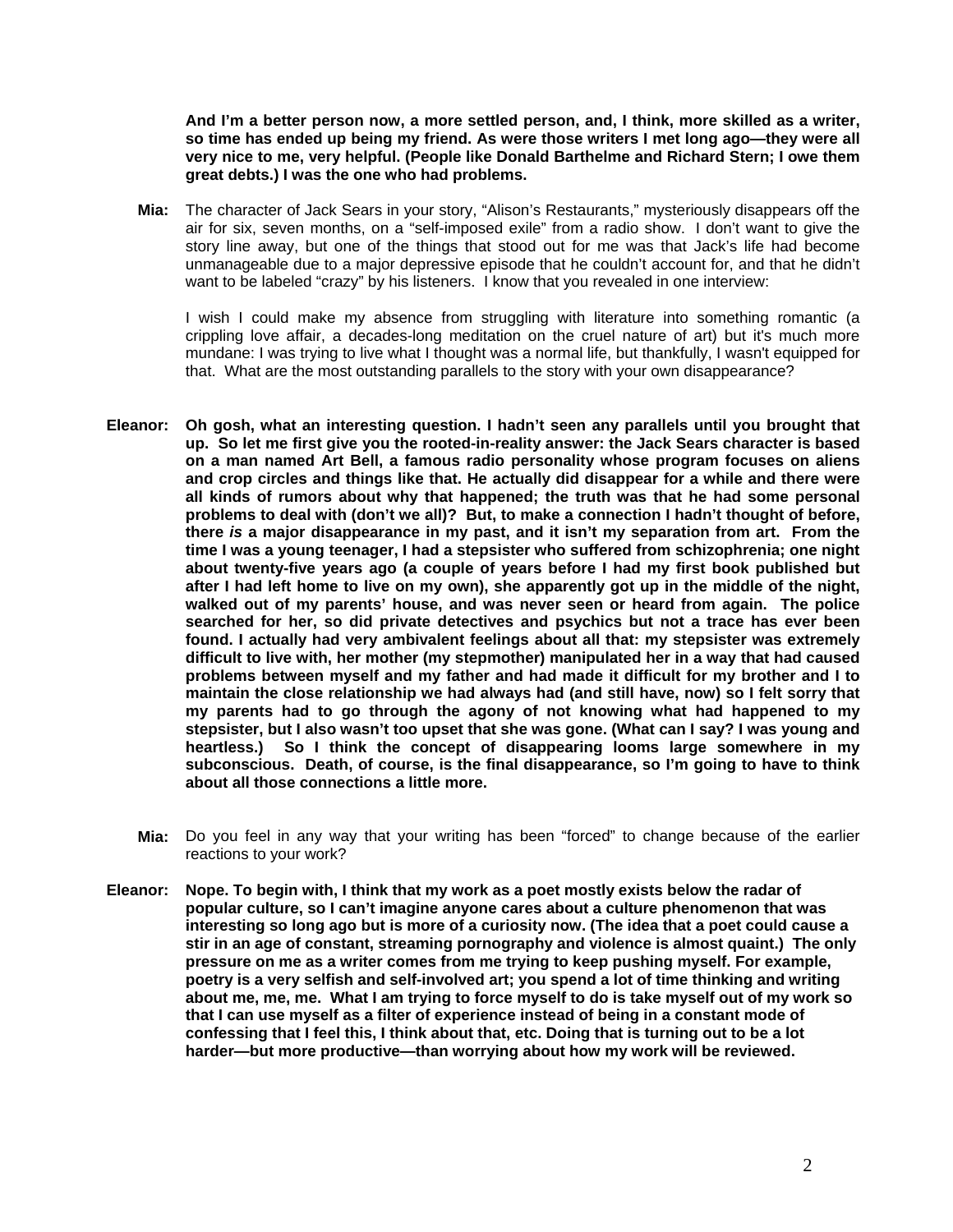- **Mia:** I'd say that's a pretty good summation and attitude about writing. Your writing seems to be doing exactly what you described above, "filtering" your experiences where we begin to see the writer take on the role of a medium. A good example is your poem, "Star Fish" where Life is personified. You've mentioned a lot of famous people, writers, artists, directors you've known, and it must be tempting material to write about, but you're the only real authority of your own life, so I hope you don't take too much of the "me, me, me" out of your work. On that note, when and how did you become interested in writing? What was the most compelling reason that you took up writing?
- **Eleanor: I have been writing as long as I can remember. I was lucky in that all along the way, the teachers at the public schools I went to in New York opened doors for me to literature. We read Shakespeare in sixth grade and were taken to see Shakespeare performed; also in elementary school we were told to write a novel! The teachers expected us to like to write, to want to—and I did. (I can still remember the "novel" I wrote, by the way: it was about a horse named Distant Call.) In high school, when I had kind of veered off into a different direction than the other students (I was angry and wild) I had an English teacher who read my poetry and told me that while I shouldn't share it with the other students because it might be about subjects that were a little too much for them (I guess he was predicting what the New York Times reviewer would feel some years later), he knew I was going to be a writer and I should never let anyone steer me in another direction.**

**But when I was around fifteen or sixteen I also had one of those amazing moments that come perhaps once in a lifetime when you deeply, deeply understand what your life is about: it happened to me on a bus, going home from the town I lived in (Far Rockaway, in Queens, NY). I had been in the local drugstore and was glancing at some books for sale on a rack in the front of the drugstore and recognized the name of one of the authors— Leonard Cohen—because he sang a song called "Suzanne" that was playing on the radio at the time. The book was called "The Spice Box of Earth," and I thought it was a book of song lyrics, but when I started reading it on the bus ride home, I realized it was poetry, and for the first time ever I realized that poetry was not all that (to me) mumbo-jumbo of Robert Browning and Wordsworth and Yeats and Auden that teachers were always reading us, or making us read, but that it could be written by people living in the here-and-now, that it could be about eternal things like love and destiny and desire and anger but written in contemporary—and beautiful—language that meant exactly what you thought it meant. (In other words, you didn't have to read the poem and then pick it apart to find "hidden meanings" behind the incomprehensible lines and phrases.) I knew I had met my fate.** 

- **Mia:** Would you consider adding some of the poems from, *Armed Love* in a future book, or in a best-ofcollection?
- **Eleanor: Oh, I think I'd put in the "vampires are happier when they're homosexual" poem, because I still think that's funny. And probably true.** 
	- **Mia:** How do you feel about this sudden resurgent interest in your work all this attention?

**Eleanor: As I admitted above, I'm selfish. And a bit of a ham. The more attention the better!** 

**Mia:** In your book, *The Mystery of Meteors*, there's a poem, "Flora Street" that you dedicated to T.E. Lawrence; your bio also mentions that you did a whole series on Lawrence. Is this the Lawrence of "Lawrence of Arabia" and why did he interest you?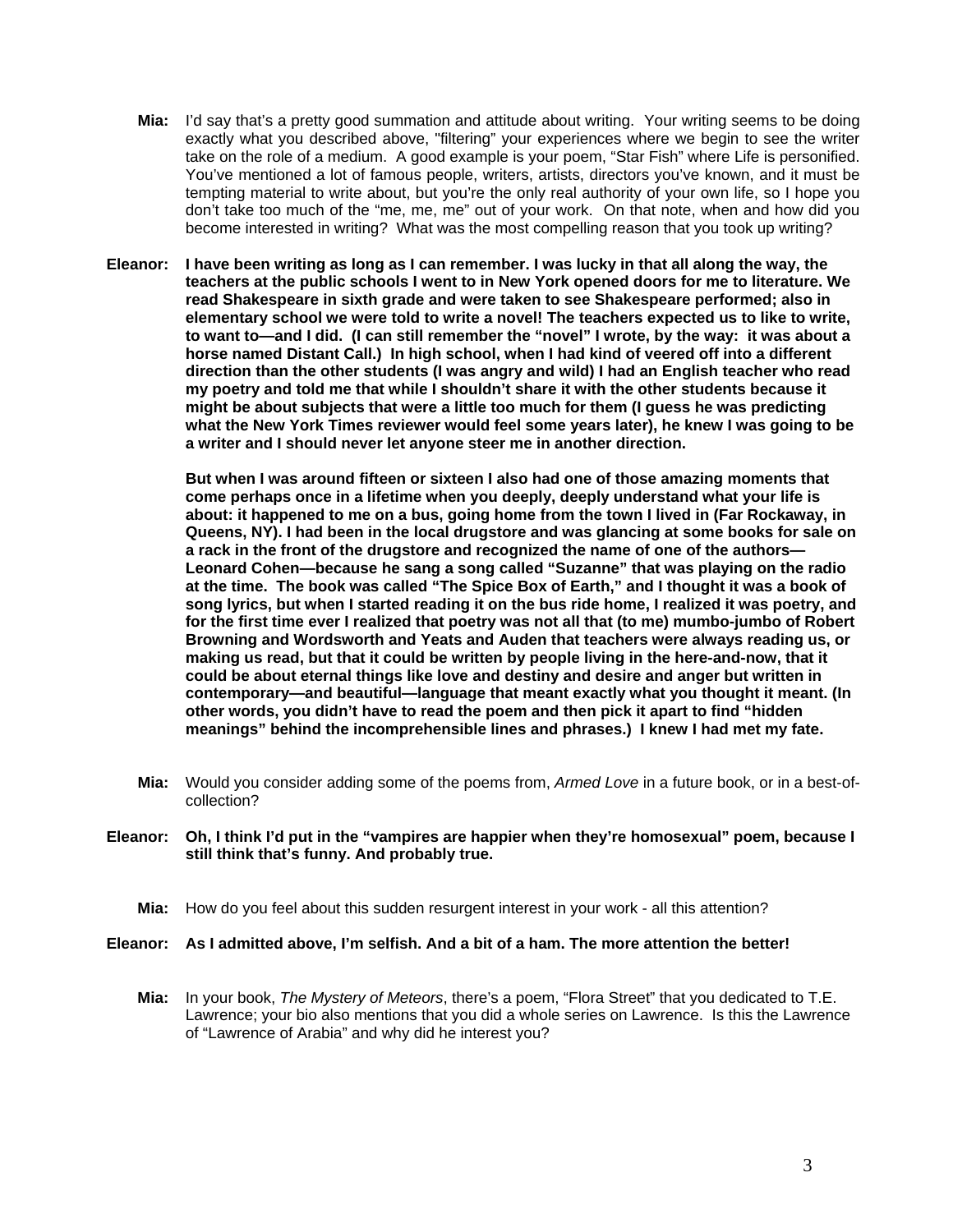- **Eleanor: Let me explain about T.E. Lawrence: I was always interested in him because he was a person who appeared to be one thing (a hero in the guise of a romantic solider who had led a people to victory over their oppressors) but in fact, had a many-layered hidden life characterized by guilt about his work (he felt he had actually betrayed the people he led), guilt about his sexual desires (he was raped once, when he was captured by Turks during the Arab uprising he led and probably, to his horror, liked it; later in life he hired someone to beat him, probably in part to assuage his guilt and probably also, because he took some pleasure in the pain), abandoned his identity and re-enlisted in the army as a private named T.E. Shaw, was a remarkable writer (***The Seven Pillars of Wisdom***, his book about the Arab uprising, is sheer poetry) who managed to lose his 1,000-plus page manuscript on a train and had to rewrite the whole thing, etc. etc. He was extraordinary and lost and confused—all the things that made me feel a kinship with him when I was younger, and as I got older, I realized the burden of carrying around all those lost desires and all that guilt, so I related to that, too. And on top of that, he was a visionary who thought the Arabs and Jews were going to have to find a way to not only live together but bond together in the Middle East; he was an early supporter of what became Israel and carried on a long correspondence with Chaim Weitzman, the first president of Israel. Truly a fascinating character. He also put together a collection of poems others had written that meant something to him and I have a copy of it; I had never heard of some of these poets (probably late 19th and early 20th century) but I just love them.** 
	- **Mia:** Unlike Harper Lee who went into permanent retirement after her first book, *To Kill a Mockingbird,* we as readers, editors and publishers are relieved and elated to have you writing again with the release of your two recent books, *The Mystery of Meteors* and *Our Post-Soviet History Unfolds*  both published by Sarabande Books. Here is an example of what they're saying about the books, paraphrased:

[Lerman] silent for so long, has released award-winning books from the vantage point of middle age, and the view from there is angry, rueful, and politically charged. ~Claire Dederer

It could just be my disposition, but not only am I amused, I heartedly disagree: "Politically charged?" - possibly; "rueful" - where?; and "angry" – doubtful.

I find your writing to be playful, sure-footed, tongue-in-cheek sarcastic, realistic and reflective (e.g., That Eons Pass and I Still Remember, We Are Lucky, How We Become the People That We Are) but hardly angry. Of course, there's the *Ha!* attitude that needs to be reckoned with, but anger is an emotion that's closely related to frustration and I don't sense it in your work:

I guess the music fooled you: you thought we'd keep the party going even to the edge of the abyss. Well, too bad. It's all yours now… Have a good day. ~ That Sure is My Little Dog

This is what life does. It lets you walk up to the store to buy breakfast and the paper, on a stiff knee … And then life suggests that you remember the years … Upon reflection, you are / genuinely surprised to find how quiet you have / become.  $\sim$  Starfish

What I also sense is your ability to *still* feel awe and bewilderment and that in itself is the beauty of your work. You also seem to have an interest in everything, and have tried just about everything. What are you thoughts about your own writing, now that I've taken up a better part of this interview to impose my own views?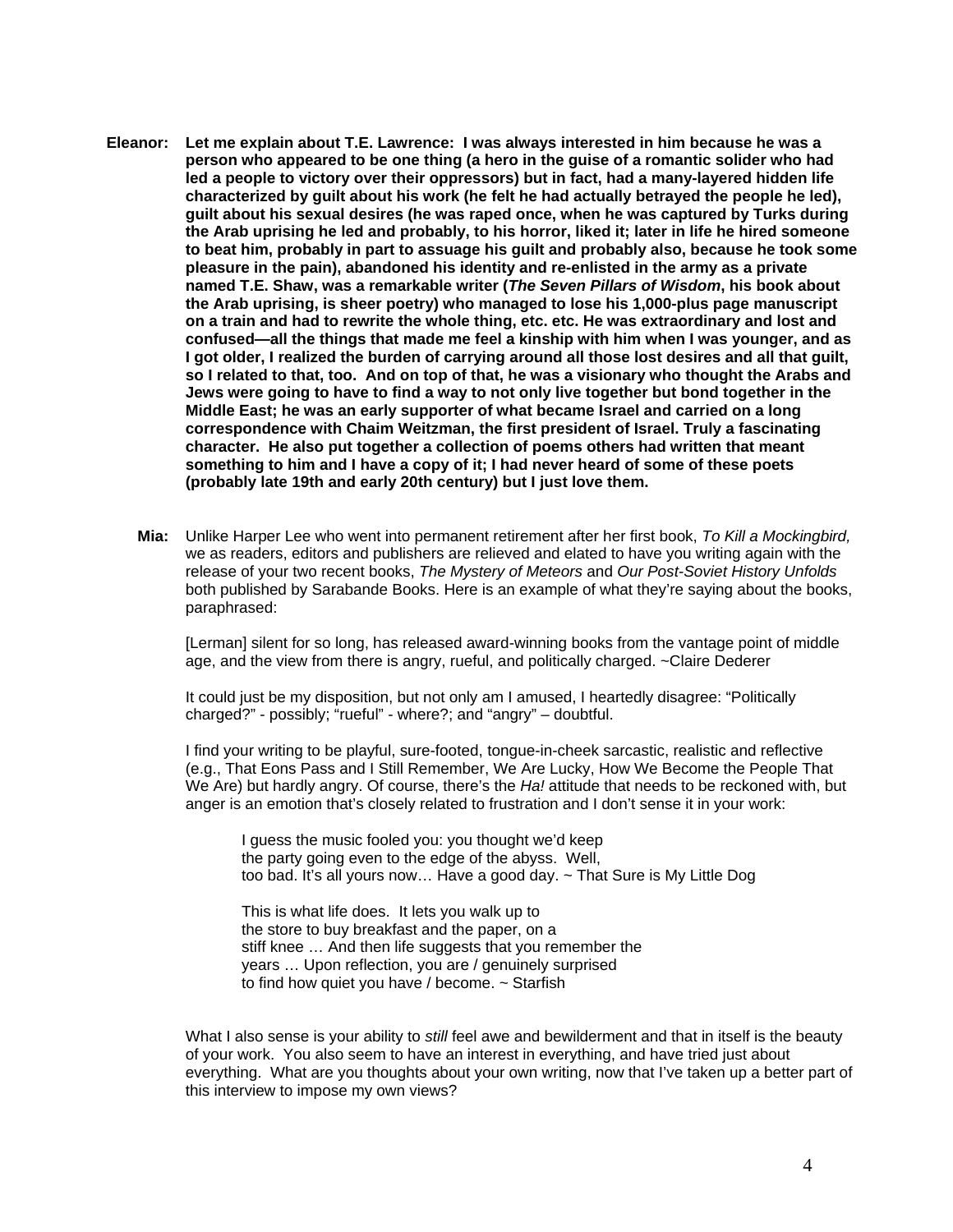- **Eleanor: What happened to me was that one day about ten years ago I was out walking my dog and it occurred to me that I had reached an age that made me older than my mother was when she died in her early forties. It was like the arrow of mortality had just been shot through my brain and the consequences of that moment still reverberate. I am aware that life is going on on at least two levels (probably a million levels, but I'll just focus on two): the temporal, where you have to worry about typos in your letters and paying your property taxes, and then some other mysterious level where the Big Questions live—why am I here, what am I supposed to be doing, do I have a soul, what did the Egyptians know that I don't understand? That's what my writing feels like to me: the only tool I have to find my halting way along on both levels at once. I'm better at cleaning up the typos, but it's more interesting to think about the Egyptians.** 
	- **Mia:** I'm not a psychic or a prognosticator, nor have any desire to be either, but it feels to me as if your work is fated to become the social voice of our times; for instance Ginsberg's Howl is now considered "one of the principle works of the Beat Generation." Though much of your writing is written in retrospect, it speaks to the generation who lived in your time and to the new generation of poets who seem to be fumbling around for a perspective on the *Zeitgeist*, your work must be a sextant for them. There's such clarity and aplomb in your writing, and yet it is the mark of great writing when you can leave it open-ended, without answers.

Do you mind sharing your personal/political views about what poets, poetry, and why you might think today's poetry is missing its mark?

**Eleanor: To be honest with you, I don't read a lot of poetry, so I don't think I'm in a position to comment on the quality or relevance of what's being written today or not. That may have something to do with the fact that younger poets are writing from a perspective that doesn't mean much to me anymore—that doesn't suggest their perspective isn't absolutely valid, it just means that I'm somewhere else. (Remember, that arrow of mortality is still zinging through my thoughts.) Personally, I always go back to Leonard Cohen (as I alluded to earlier) and James Tate, two poets whose work I used to teach myself to write. I remember I would read Cohen, for example, for the sheer pleasure of listening to him sing through the words on a page, and then reread his poems over and over again, like a scientist, trying to figure out how he was putting words together, creating images, to make me feel so much when I read his work.** 

> **I also go back, time and time again, to Flannery O'Connor. She was vicious and funny now there's a role model. When I get anywhere near writing about anything political, vicious and funny is a good approach. I have noticed that a lot of generational politics has been creeping into my work, but that's because I am both saddened and amused by how much we—the psychedelic generation—thought we were going to accomplish and didn't. We had the best of intentions, we tried very, very hard to be humanistic, to do the right thing by our fellow men and women but in fact, we may have helped to push open the lid of Pandora's box just another crack. What's in that box is nothing like what we expected: the violence, the disregard of each other's humanity, the ethnic and religious hatred—where did all that come from? What happened to the human revolution where we were all going to live off the land and dance under the stars? We meant well, but went wrong somewhere. So what's a person to do? Keep your eyes open, watch what's going on. Try to help somewhere, if you can. And then, of course, write about all this.**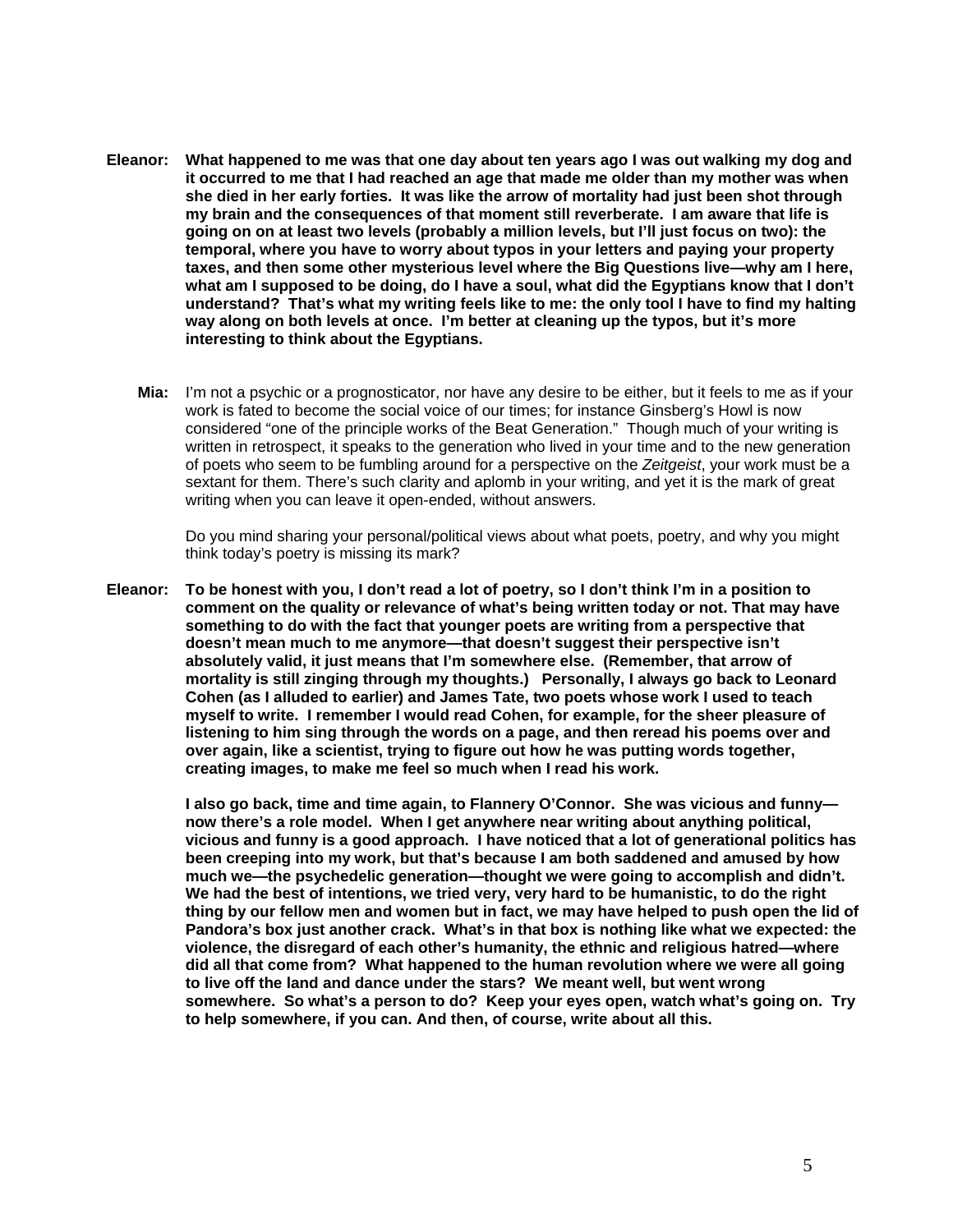- **Mia:** Your line breaks in your new work published in Tryst for the first time are completely different, shortened dramatically. I know one of the possible answers you're going to give me is that the poem demands its form, but why the shorter lines?
- **Eleanor: Again, you're being a lot more perceptive about my work than I am! But you're probably right: my last book had a lot of mid-life culture shock in it. What I'm working on now is—I hope—focused on those larger questions I mentioned earlier. Everyone's life involves a lot of time sitting around someplace like an office discussing why the last order of widgets was defective and who should be blamed for it. Years can go by when that all seems very interesting and punishing each other for the defective widget shipments seems satisfying. But you do reach a point when—to go back to my idea of life being lived on two levels—it gets harder and harder to participate in those discussions because the realization is dawning on you that the office you're in is in a building on a planet in a solar system tucked inside a galaxy spinning around in a universe that no one understands. Who cares about the damn widgets? So maybe as my work shifts from one set of issues to another, the lines shift as well. It's an interesting idea.** 
	- **Mia:** I love that you admitted in one interview, you never used to edit any of your poems and now you do. Why have you changed your practice – when it seemed to be working well for you in the past?
- **Eleanor: When I was younger, I was much too full of myself. I thought something like well,** *I wrote this poem so it must be brilliant, wonderful***. I now recognize that I am a workman, and I need to build my house with care. Sometimes you pick up the wrong tool, use the wrong part so you have to start over again. Also, while I have always been disciplined about the act of writing—I write every day—I was not always disciplined in my thinking or able to calmly and quietly conduct an internal dialogue with myself about what I thought I was trying to say in a particular poem. Now I am, and I take great pleasure in applying the same scientific investigation I practiced on poor Leonard Cohen (***What is he doing? What does he mean?)* **to my own work. There's the selfish poet again: I'm apparently very interested in my own thoughts, so don't mind rambling around in them at any given opportunity. But there has to be an outcome to that kind of indulgence, and that's where it's useful to apply discipline, otherwise you just end up daydreaming. I'm very, very serious about my work; it deserves my full attention, and that means not just whatever skill I have as a writer but also whatever capacity I've developed as an adult to** *think***—and to think deeply.** 
	- **Mia:** Can you sort of summarize, or theorize how writing poetry is different than writing prose for you?
- **Eleanor: When you're writing a story, you can push a character out on stage to substitute for you your problems, your secret desires, your neuroses. As I alluded to earlier, it's harder to do that when you're writing poetry. In poetry, that** *me, me, me* **thing looms large. I'm constantly trying to quiet it down.** 
	- **Mia:** What other types of writing have you pursued; I mean how about plays, film scripts, biographies, journalism, translations…etc
- **Eleanor: Years ago I did some comedy writing. (As filler for a drive-time radio show featuring a nowwell-known comedian, I wrote what has to be one of the worst jokes in comedic history. Question: "What is the cereal America fears the most?" Answer: "Dreaded wheat." I actually wrote about that in a poem called "Hot Town Sukiyaki") I also worked with my brother on two true-crime books that resulted from the television show America's Most Wanted, which he produced for about fifteen years. A couple of years ago I also wrote a book of short stories,** *Observers and Other Stories* **and I plan to continue writing short fiction.**